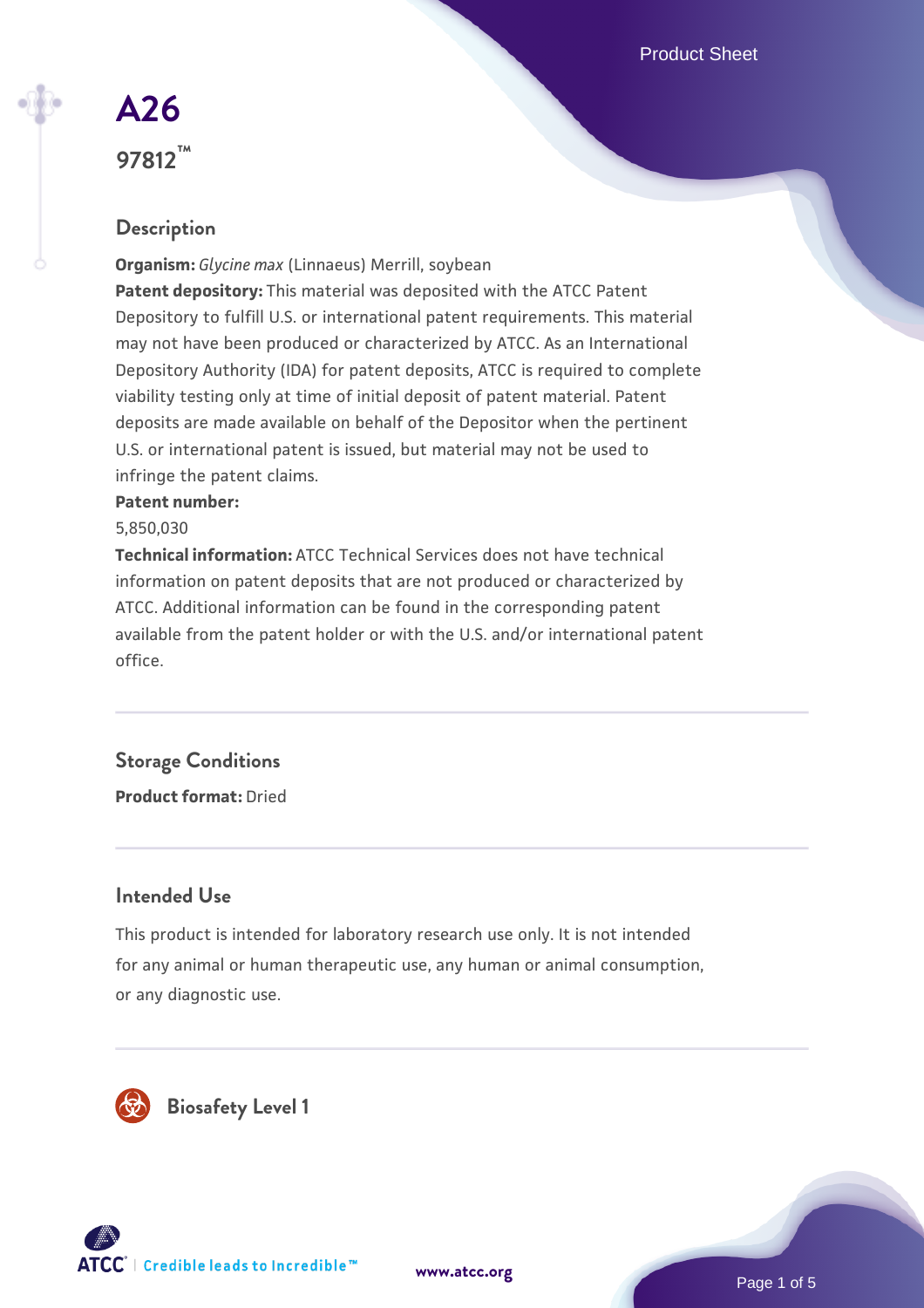**[A26](https://www.atcc.org/products/97812)** Product Sheet

ATCC determines the biosafety level of a material based on our risk assessment as guided by the current edition of *Biosafety in Microbiological and Biomedical Laboratories (BMBL)*, U.S. Department of Health and Human Services. It is your responsibility to understand the hazards associated with the material per your organization's policies and procedures as well as any other applicable regulations as enforced by your local or national agencies.

### **Certificate of Analysis**

For batch-specific test results, refer to the applicable certificate of analysis that can be found at www.atcc.org.

#### **Notes**

Soybean cultivar Produces soybeans with reduced levels of linolenic acid

### **Material Citation**

If use of this material results in a scientific publication, please cite the material in the following manner: A26 (ATCC 97812)

#### **References**

References and other information relating to this material are available at www.atcc.org.

### **Warranty**

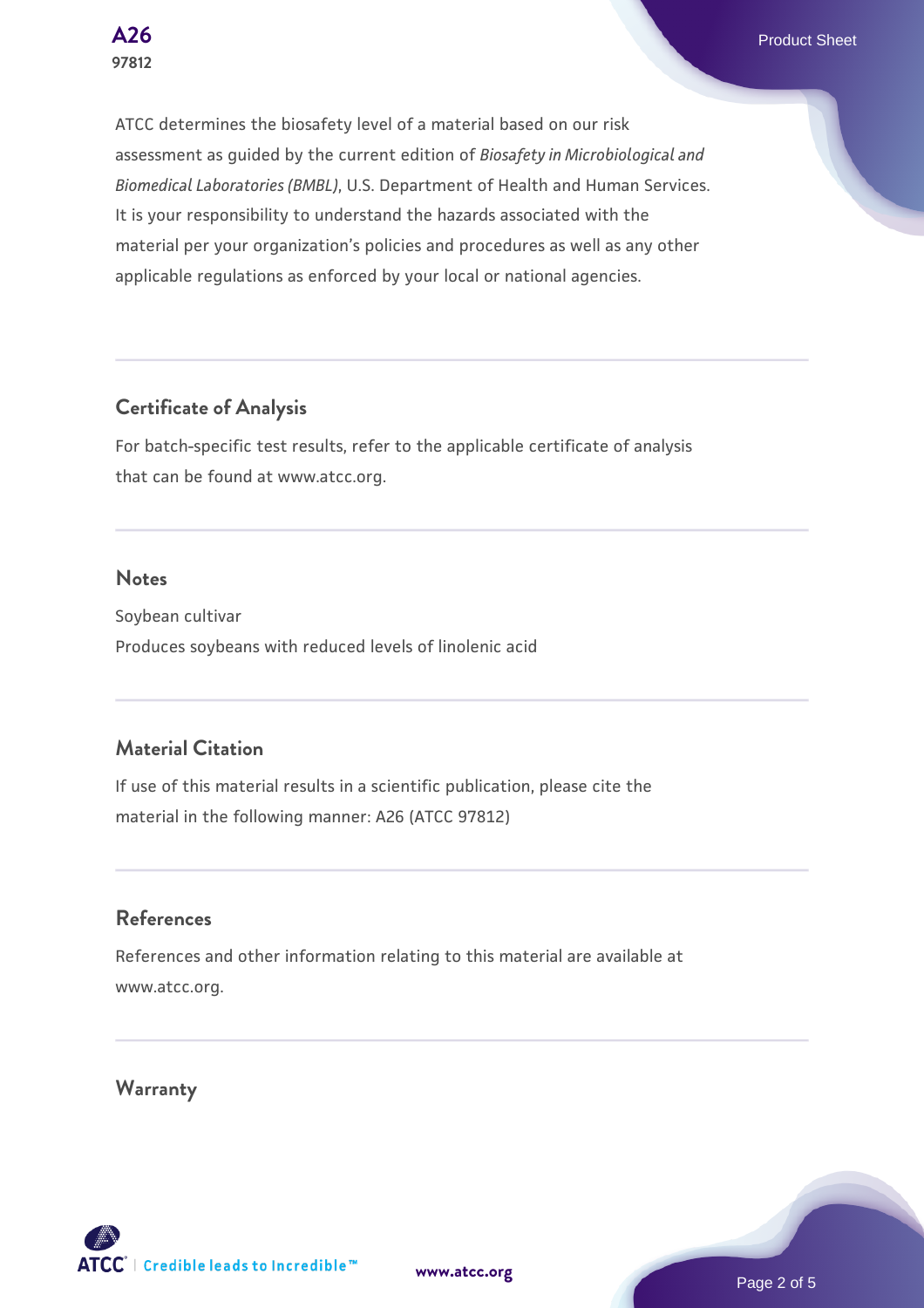**[A26](https://www.atcc.org/products/97812)** Product Sheet

The product is provided 'AS IS' and the viability of ATCC® products is warranted for 30 days from the date of shipment, provided that the customer has stored and handled the product according to the information included on the product information sheet, website, and Certificate of Analysis. For living cultures, ATCC lists the media formulation and reagents that have been found to be effective for the product. While other unspecified media and reagents may also produce satisfactory results, a change in the ATCC and/or depositor-recommended protocols may affect the recovery, growth, and/or function of the product. If an alternative medium formulation or reagent is used, the ATCC warranty for viability is no longer valid. Except as expressly set forth herein, no other warranties of any kind are provided, express or implied, including, but not limited to, any implied warranties of merchantability, fitness for a particular purpose, manufacture according to cGMP standards, typicality, safety, accuracy, and/or noninfringement.

#### **Disclaimers**

This product is intended for laboratory research use only. It is not intended for any animal or human therapeutic use, any human or animal consumption, or any diagnostic use. Any proposed commercial use is prohibited without a license from ATCC.

While ATCC uses reasonable efforts to include accurate and up-to-date information on this product sheet, ATCC makes no warranties or representations as to its accuracy. Citations from scientific literature and patents are provided for informational purposes only. ATCC does not warrant that such information has been confirmed to be accurate or complete and the customer bears the sole responsibility of confirming the accuracy and completeness of any such information.

This product is sent on the condition that the customer is responsible for and assumes all risk and responsibility in connection with the receipt, handling, storage, disposal, and use of the ATCC product including without limitation



**[www.atcc.org](http://www.atcc.org)**

Page 3 of 5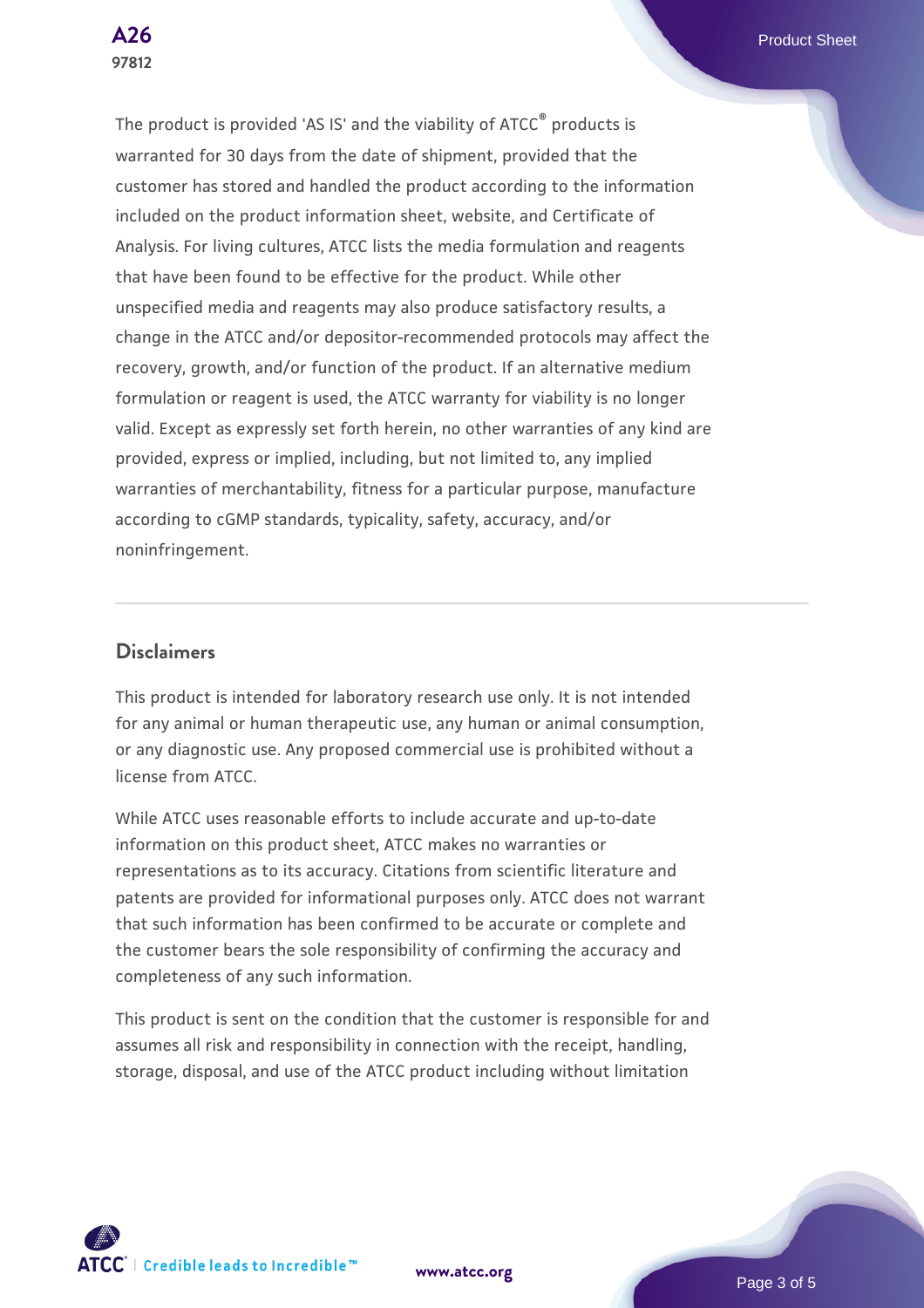taking all appropriate safety and handling precautions to minimize health or environmental risk. As a condition of receiving the material, the customer agrees that any activity undertaken with the ATCC product and any progeny or modifications will be conducted in compliance with all applicable laws, regulations, and guidelines. This product is provided 'AS IS' with no representations or warranties whatsoever except as expressly set forth herein and in no event shall ATCC, its parents, subsidiaries, directors, officers, agents, employees, assigns, successors, and affiliates be liable for indirect, special, incidental, or consequential damages of any kind in connection with or arising out of the customer's use of the product. While reasonable effort is made to ensure authenticity and reliability of materials on deposit, ATCC is not liable for damages arising from the misidentification or misrepresentation of such materials.

Please see the material transfer agreement (MTA) for further details regarding the use of this product. The MTA is available at www.atcc.org.

This material is cited in a US and/or international patent and may not be used to infringe the claims. Depending on the wishes of the Depositor, ATCC may be required to inform the Depositor of the party to which the material was furnished.

## **Copyright and Trademark Information**

© ATCC 2021. All rights reserved. ATCC is a registered trademark of the American Type Culture Collection.

### **Revision**

This information on this document was last updated on 2021-05-19

**Contact Information**